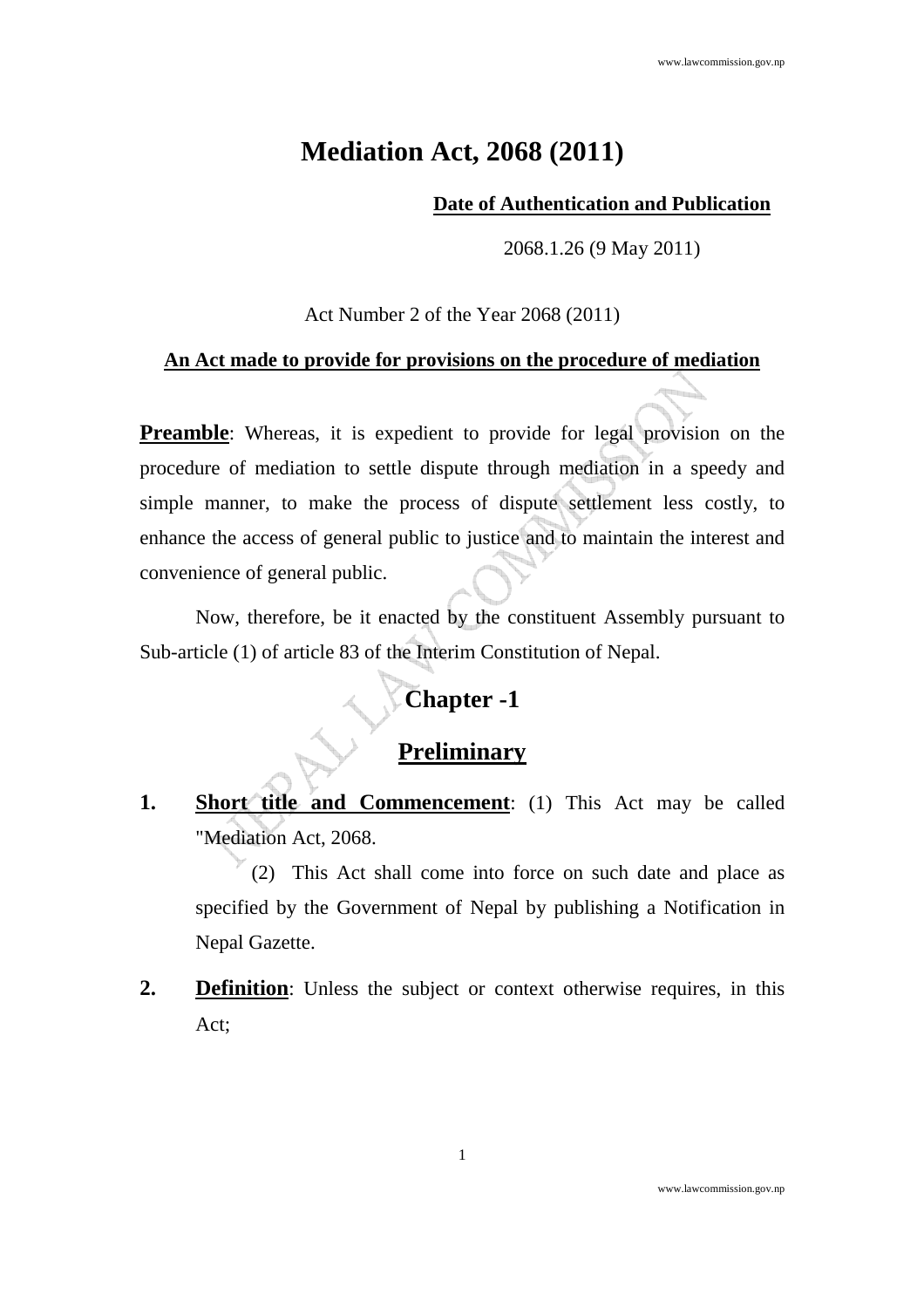- (a) "Quasi-judicial body" means any other body other than a court authorized to try and dispose of a case.
- (b) "Prescribed" or "as prescribed" means prescribed or as prescribed in the Rules framed under this Act.
- (c) "Board/Council" means the Mediation Board/Council constituted pursuant to section 26.
- (d) "Party" means party of a dispute and this term also includes plaintiff and defendant of a case
- (e) "Certificate" means the certificate issued pursuant to Sub-section (1) of section 21 to act as a mediator.
- (f) "Case" means a dispute which is *sub-judice* in an adjudicating body.
- (g) "Adjudicating body" means a Court and this term also includes a quasi-judicial body.
- (h) "Mediation" means a process to be followed to settle a dispute or case with the assistance of a mediator.
- (I) "Mediator" means a mediator appointed pursuant to this Act who facilitates for negotiation between the mediation parties and motivates them in arriving at a voluntary agreement.
- (j) "Local body" means Village Development Committee or Municipality.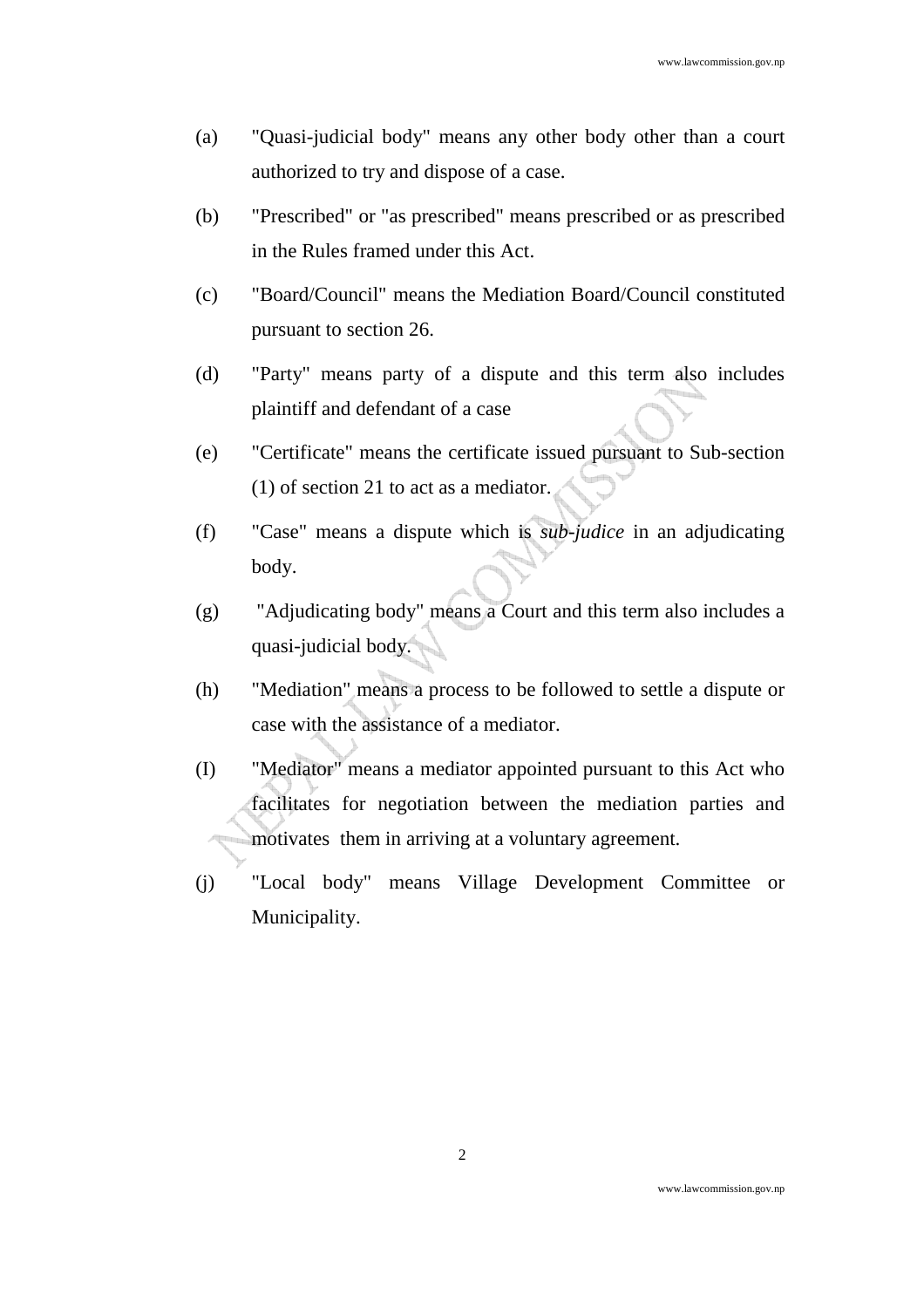## **Chapter -2**

## **Settlement of Dispute through Mediation**

**3. Dispute may be settled through mediation**: (1) In case, any agreement provides for the settlement of dispute through mediation, the dispute concerned with that agreement or a dispute arisen under that agreement shall be settled according to the procedure prescribed in the agreement, if any.

(2) Notwithstanding anything contained in Sub-section (1), in case, parties intend to settle a dispute through mediation which is *subjudice* or not filed in any adjudicating body and such dispute may be settled through compromise (*Milapatra*) pursuant to prevailing law, the aforesaid dispute may be settled through mediation by following the procedure pursuant to this Act.

(3) In case, parties intend to settle a case which in *sub-judice* in an adjudicating body through mediation pursuant to Sub-section (2), the parties may submit an application to the concerned adjudicating body at any time, and upon the receipt of such application the adjudicating body shall issue an order to settle the dispute through mediation whether such case is *sub-judice* at any level.

(4) Where in any case *sub-judice* in an adjudicating body, the aforesaid body considers it appropriate to settle through mediation and the concerned parties are agreed, the adjudicating body may issue an order to settle such dispute through mediation.

(5) Notwithstanding anything contained in Sub-section (3) and (4), in case ,it is deemed necessary to pronounce a decision on any issue which cannot be settled through mediation together with an issue which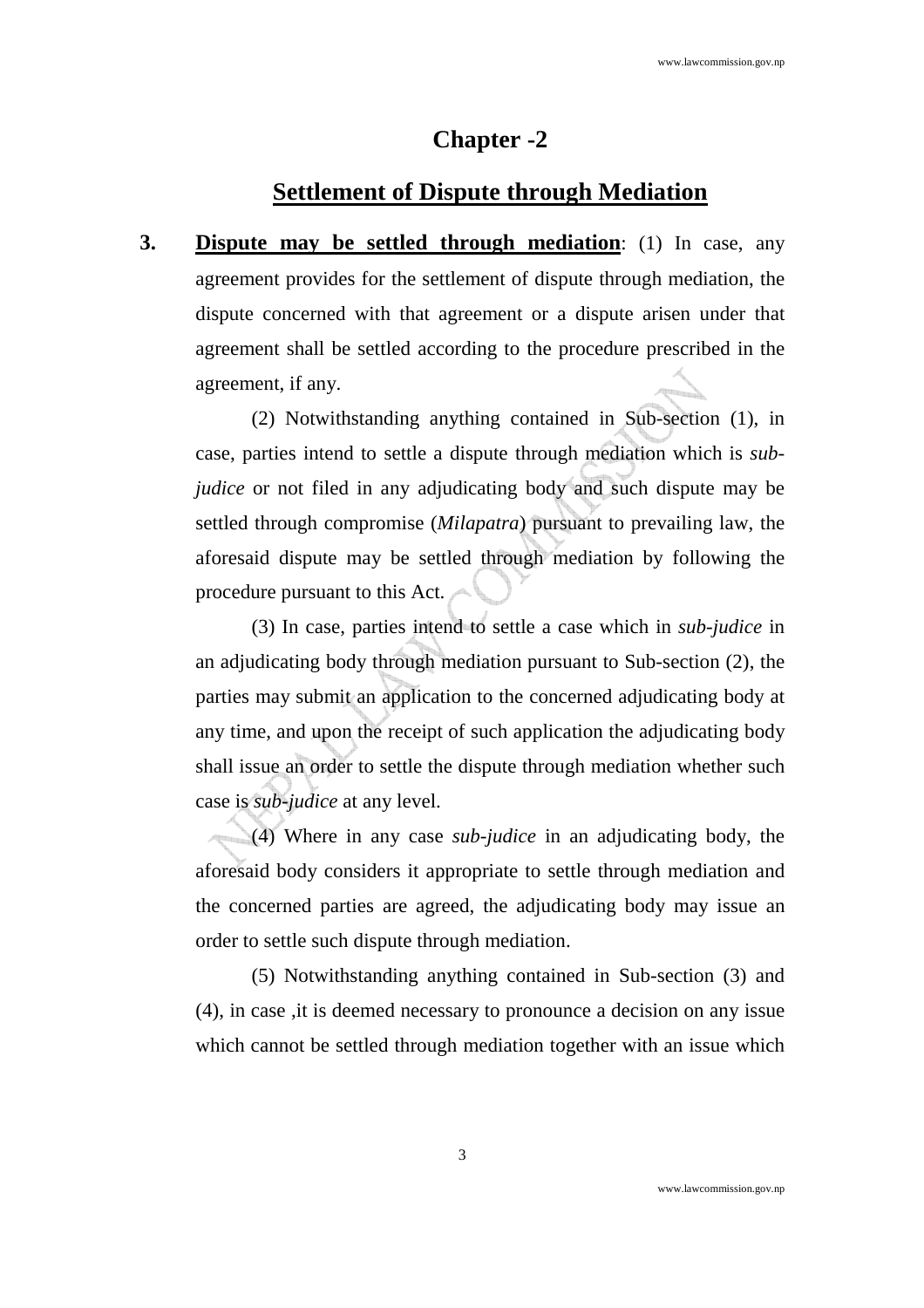can be resolved through mediation the adjudicative body shall not issue an order to settle such dispute through mediation.

**4. Appointment of the mediator**: (1) In case, any agreement provides for a provision on the appointment of the mediator, appointment of the mediator shall be done as per the aforesaid provision, and in the absence of such provision mediator shall be appointed under this Act.

(2) While appointing a mediator pursuant to Sub-section (1), parties shall appoint the mediator by a mutual consent.

**5.** Number of the Mediator: (1) The number of the mediator shall be as specified in the agreement, if any, and in case, the agreement does not specify the number of the mediator, one or three mediators shall be appointed as per the consent of the parties.

(2) In case, parties are agreed to appoint one mediator such mediator shall be appointed by the consent of the parties and in case, parties are agreed to appoint three mediators, each party shall appoint one mediator and the third mediator shall be appointed either by the party themselves or by two mediators appointed by the parties, as the case may be.

(3) In case, there are three mediators, the third mediator shall act as a co-coordinator of the mediators.

**6**. **Assistance may be sought for appointing the mediator**: (1) In case, any agency which offers mediation service provides separate Rules or procedure for appointing the mediator, the parties may appoint mediator as per such Rules or procedure.

(2) A request may be made to an agency which offers mediation service by the parties themselves or as per the order of the court to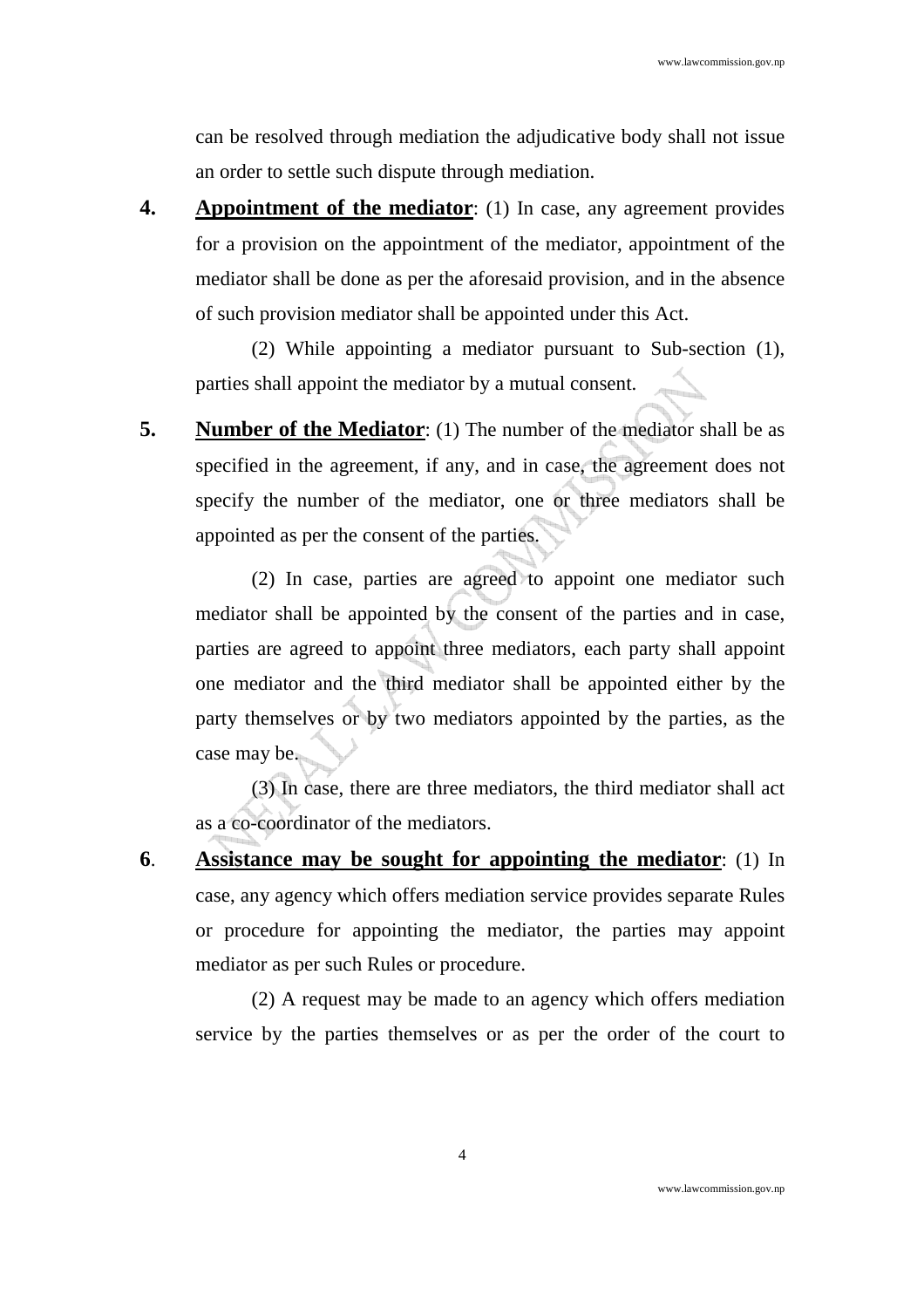recommend the name of the mediator for appointing the mediator pursuant to Sub-section (1).

(3) Upon the receipt of a request pursuant to Sub-section (2), such agency may, by considering the nature of dispute, the issue of mediation, the qualification, expertise and the capacity of the mediator to carry impartiality, and the nationality of the mediator in the context of international nature dispute, if any, recommend for the suitable person or appoint a person as a mediator.

(4) Notwithstanding anything contained elsewhere in this Section, in case, parties intend to take assistance from the local body for appointing mediator, the parties may seek assistance of the concerned local body.

(5) Local body shall, for the purpose of providing assistance pursuant to Sub-section (4), prepare a roster of the mediators who are eligible to be a mediator pursuant to this Act and shall provide assistance to appoint a suitable person as a mediator from its roster on the consultation of parties.

**7. Mediator to be appointed by the adjudicating body**: (1) Notwithstanding anything contained in Section 5 or 6, where the adjudicating body issues an order to settle a dispute through mediation pursuant to Sub-section (4) of Section 3 or the concerned parties fail to appoint the mediator pursuant to Section 5, the adjudicating body shall issue an order in the name of the concerned party to submit the name of the mediator within such period as specified by it.

(2) Upon the issuance of an order pursuant to Sub-section (1), the concerned party shall submit the name of the mediator to the adjudicating body within the prescribed period by the mutual consent of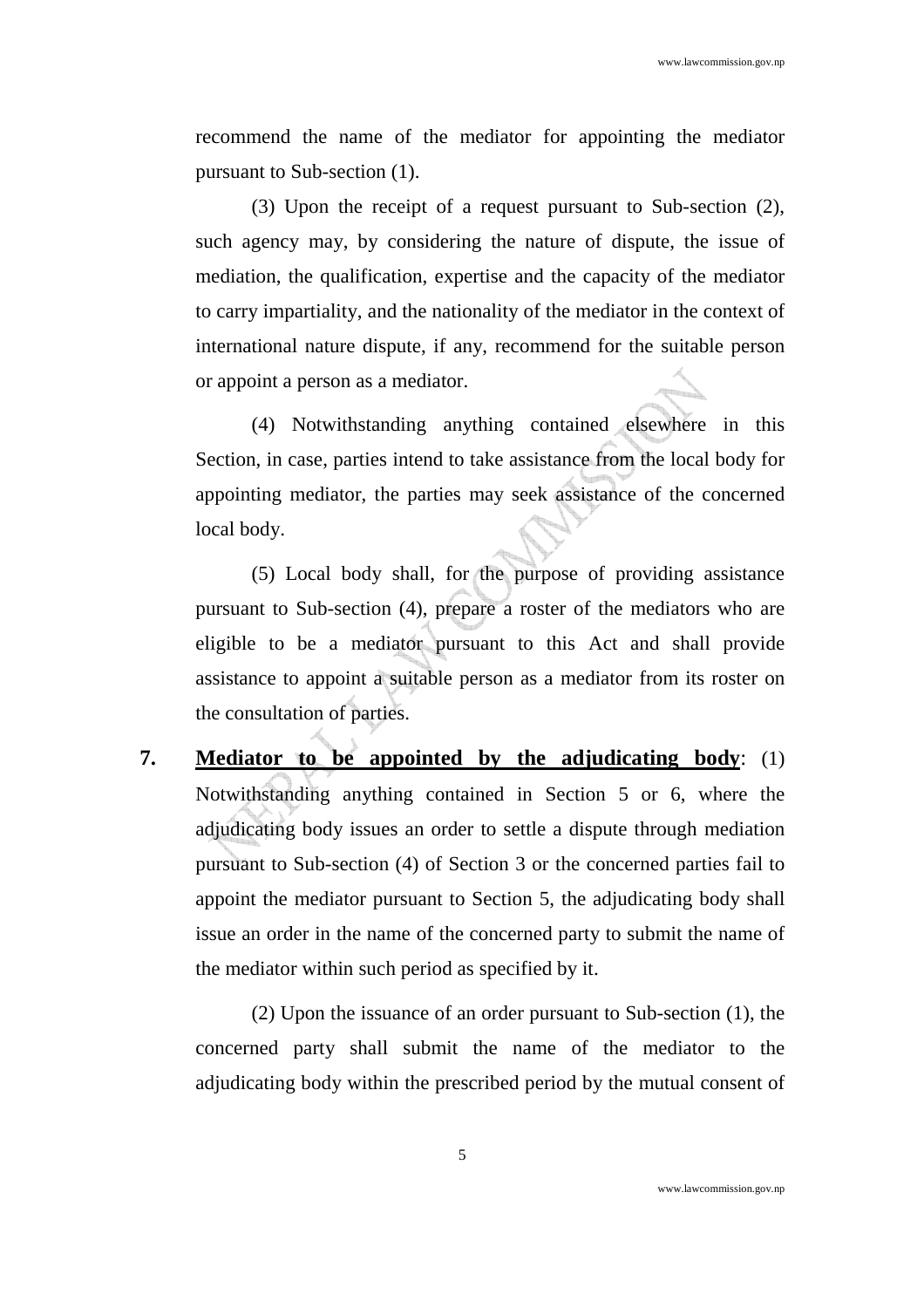the parties and the adjudicating body shall appoint the person submitted by the parties as a mediator.

(3) In case, the parties fail to submit the name of mediator pursuant to Sub-section (2), the adjudicating body shall appoint such person as a mediator upon taking consent of the parties from among the persons eligible to be a mediator.

 **8. Appointment of the mediator in special circumstance**: (1) In case, a person appointed as a mediator declines to provide mediation service, or fails to act as a mediator or resigns or dies or the post of the mediator falls vacant for any other reason, the vacancy shall be filled, within the time as consented the parties, by appointing the next mediator through the same process which was followed earlier.

(2) In case, a mediator cannot be appointed pursuant to Subsection (1), the appointment of mediator shall be made upon following the process as mentioned in Section 7.

**9. An order to be issued for appointing the mediator**: (1) Notwithstanding anything contained in this Chapter, while making settlement of a dispute through mediation pursuant to Sub-section (3) or (4), the concerned adjudicating body shall issue an order to appoint a mediator.

(2) While issuing an order to appoint a mediator pursuant to Subsection (1), the adjudicating body shall issue an order to appoint a person as a mediator from among the persons awarded certificate to act in the capacity of a mediator pursuant to Sub-section (1) of Section 21.

**10. To notify for denial of rendering service as a mediator**: In case ,a person appointed as a mediator pursuant to this Act does not intend to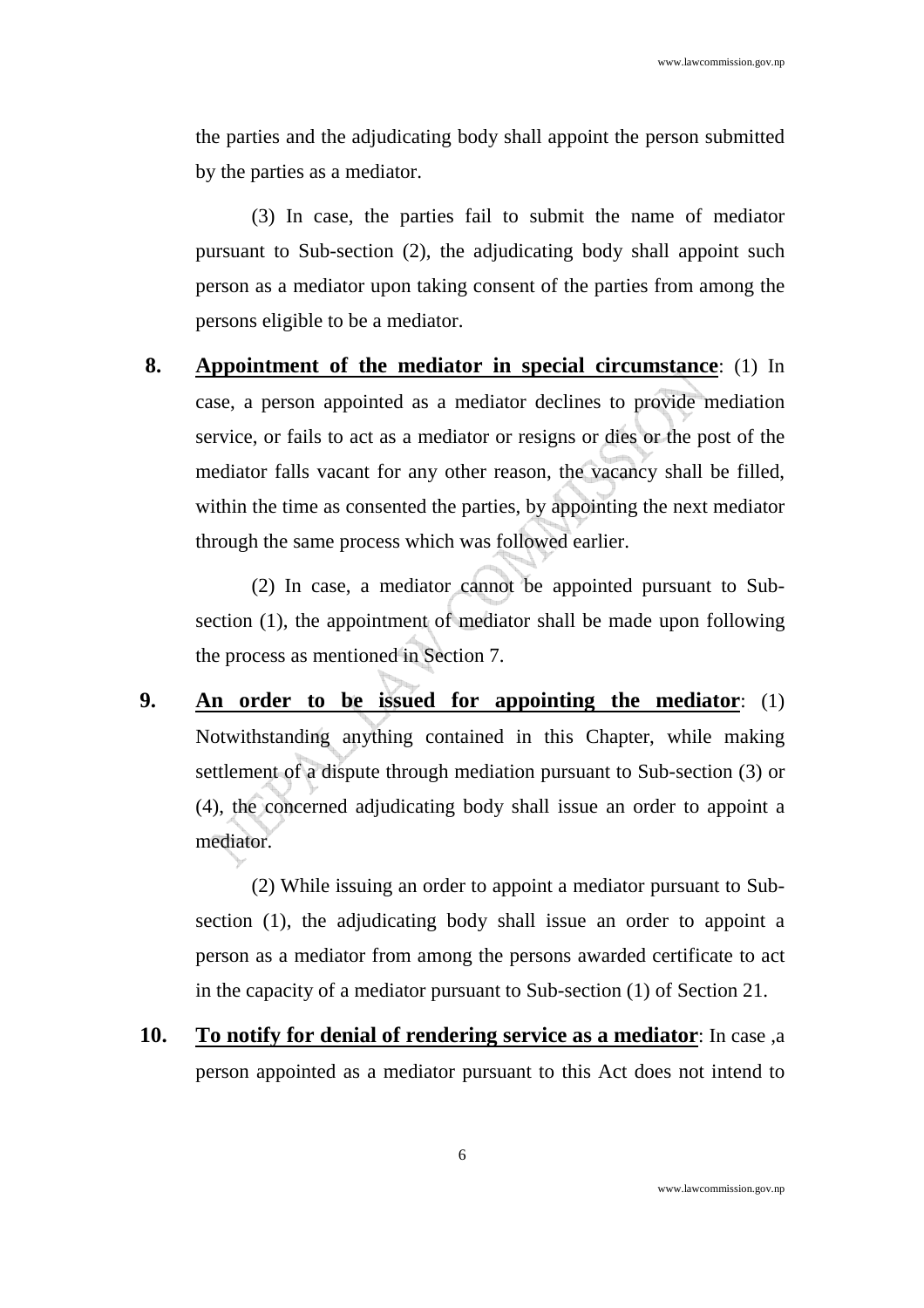act as a mediator shall notify in writing to that effect to the concerned adjudicating body within Seven days from the delivery of the notice of the appointment.

**11. Mediator to notify**: (1) In case, a mediator appointed pursuant to this Act is unable to conduct the mediation process in an independent and impartial manner due to the nature of the dispute or there exists a circumstance likely to give rise to a justifiable doubt as to his/her independence or impartiality, the mediator shall notify quickly in writing to that effect to the mediation parties and to the adjudicating body where the dispute was referred by the order of adjudicating body.

(2) A copy of the Notification notified pursuant to Sub-section (1) shall be recorded in the file of the concerned dispute.

- **12. Matters to be observed by the mediator**: A mediator shall observe the following matters while discharging his/her duty as a mediator:
	- (a) To perform the duty related to mediation in an impartial manner.
	- (b) Not to perform an act with favouritism, bias or prejudice towards any party or to avoid conduct that gives the appearance of the same.
	- (c) Not to conduct mediation by creating fear or terror against a party or by misleading or inducing to a party.
	- (d) Not to have any financial transaction with a party until the dispute is resolved.
	- (e) Not to commit any act contrary to this Act or Rules framed there under in regard to mediation process.
	- (f) Not to make any economic transaction or not to do any other act and activity that falls under the conflict of interest in the course of mediation.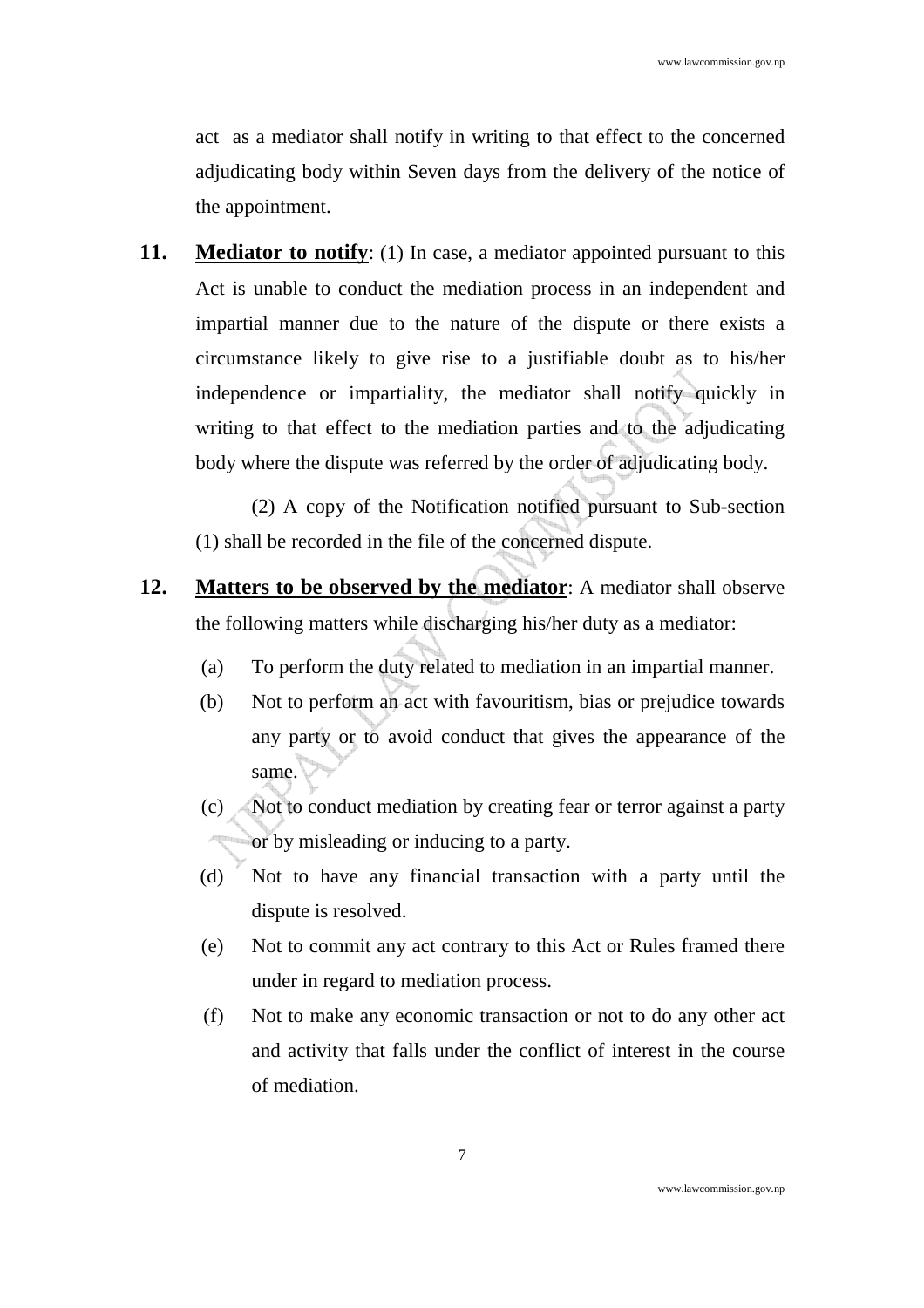- (g) To observe code of conduct in the course of mediation.
- **13. Mediators may be removed**: (1) In case, it is found after the appointment of a mediator that he/she is not qualified to be a mediator pursuant to Section 22, the concerned parties themselves, or the agency or the adjudicating body from whom such mediator was appointed shall remove such mediator as quickly as possible.

(2) In case, it is found that a mediator has committed any of the following acts by a complaint lodged by a party or the aforesaid matter comes in notice of the adjudicating body by any source, the adjudicating body may remove such mediator at any time:

- (a) If he/she fails to fulfill the matter as referred to in Section 12.
- (b) If he/she commits any act against the matter of dispute or party with an unfair or a fraudulent manner.
- (c) If repetition of a mistake or irregularity is found in his/her act or activity or in the process of mediation.
- (d) If he/she prolongs or delays the proceedings of mediation without a reasonable cause or shows reluctancy in the proceedings of mediation.
- (e) If he/she breaches the confidently of matters done in the course of mediation proceedings without the consent of the party which causes adverse effect on the interest of the party.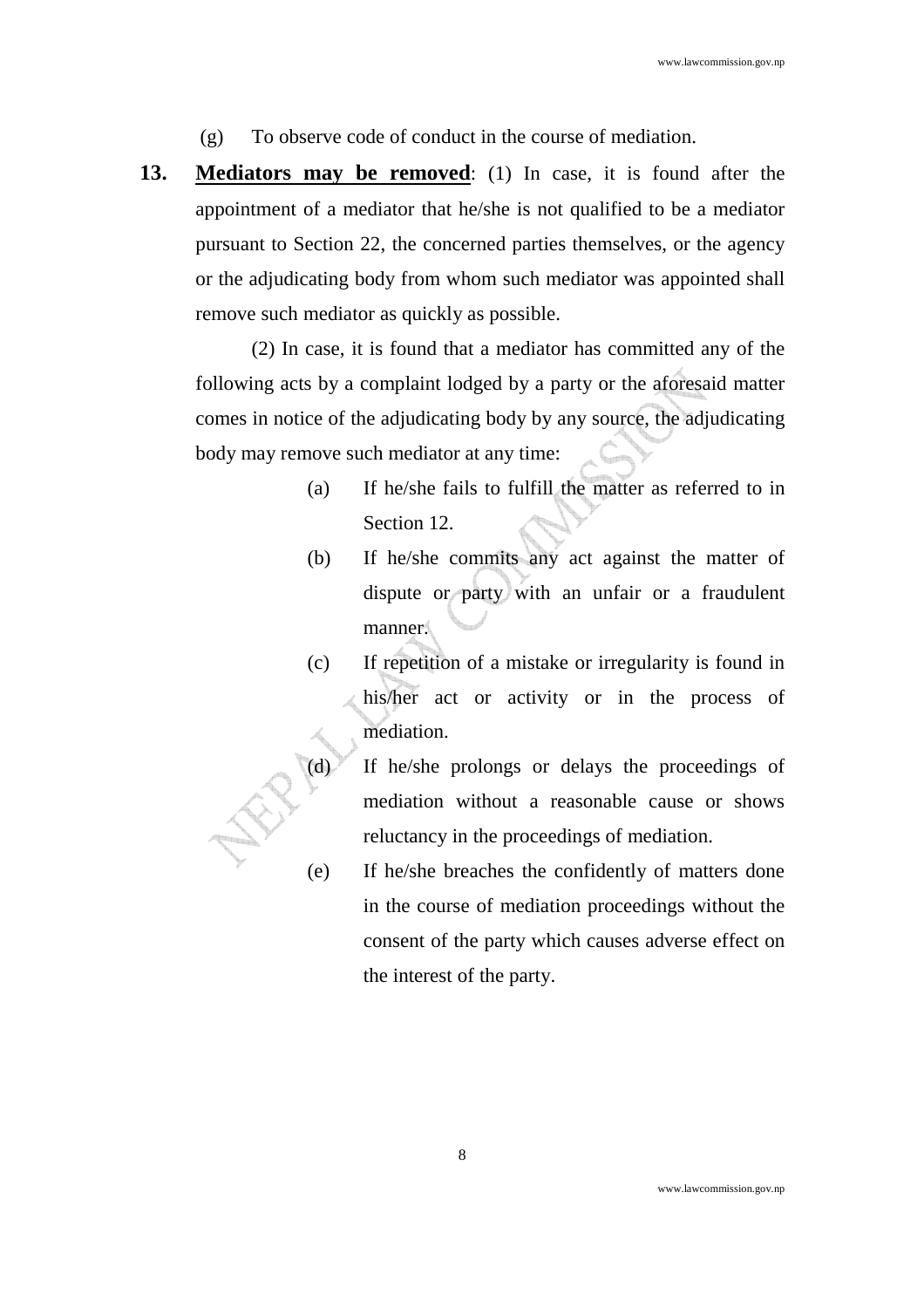## **Chapter-3**

## **Procedure Relating to Mediation**

**14.** The proceeding of mediation to be commenced: (1) Where a party of a dispute, which is not filed in a court, serves a notice to another party or the concerned parties submit an application to the adjudicating body in connection with a dispute pursuant to Sub-section (3) of Section 3 or the adjudicating body issues an order to settle a dispute thorough mediation pursuant to Sub-section (4) of Section 3, it shall be deemed to have commenced the proceedings of mediation.

Provided that, the proceedings of community based mediation shall be commenced when a request is made to the community by the concerned party.

(2) Upon the commencement of the proceedings of mediation, any of the party shall submit the dispute to the mediator.

(3) Upon the commencement of the proceedings of mediation pursuant to Sub-section (1), except as otherwise provided in this Act no adjudicating body shall interfere in such case until the disposal of the mediation proceedings.

**15. Procedure relating to the settlement of dispute**: (1) The procedure relating to the settlement of a dispute through mediation shall be as prescribed by the parties.

(2) In case, parties agree to settle a dispute through mediation by following Rules or procedure framed by an agency which offers mediation service, such dispute shall be settled through mediation by following such Rules or procedure.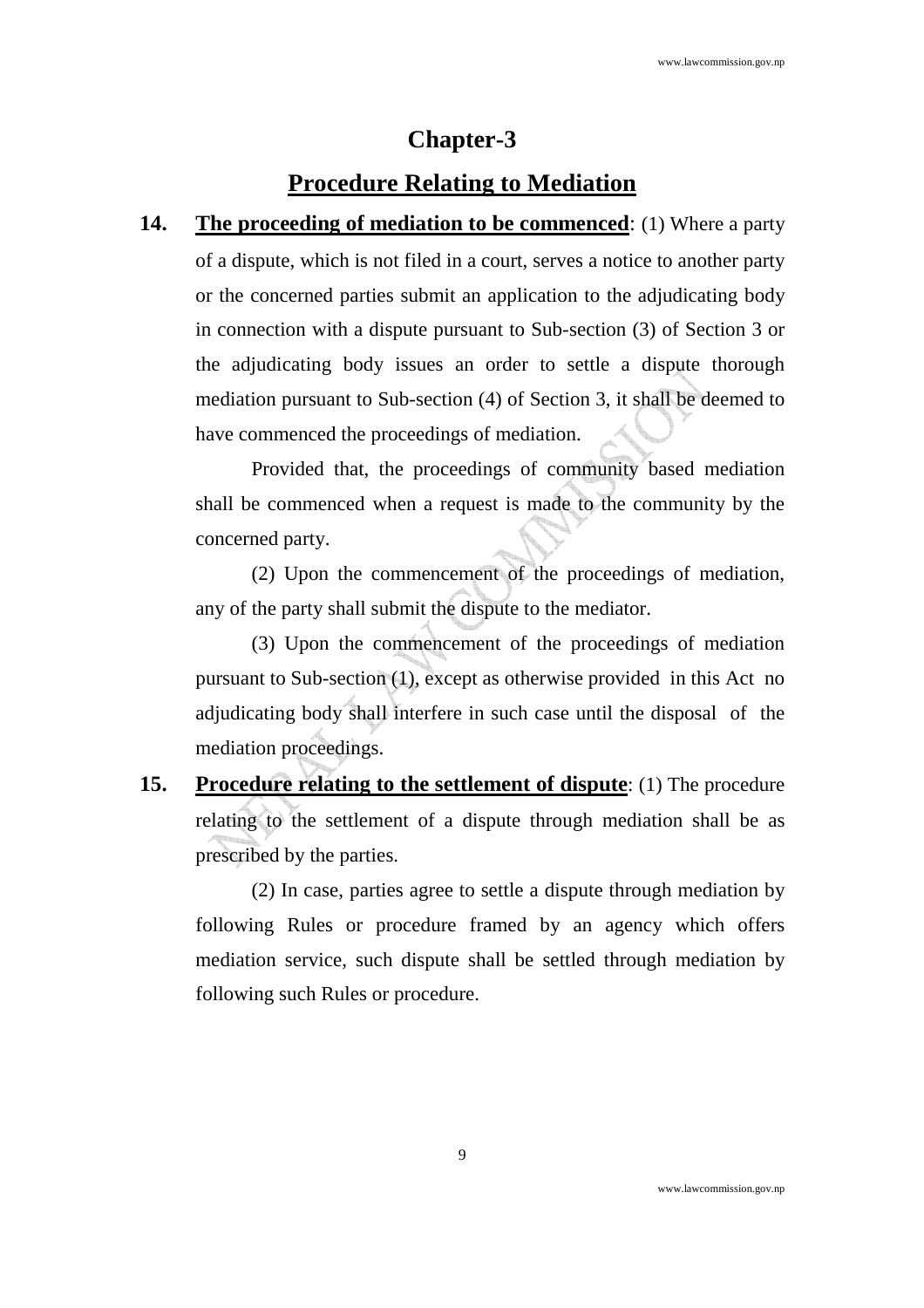(3) While making settlement of a dispute as so ordered by the adjudicating body, the dispute shall be settled through mediation as per the procedure made or ordered by the adjudicating body, if any.

(4) In the absence of the procedure or Rules pursuant to Subsections (1), (2) or (3), the mediator shall specify an appropriate procedure by considering the nature of the dispute and the desire of the parties to settle the dispute promptly, and the dispute shall be settled accordingly.

(5) While fixing procedure pursuant to Sub-section (4) it shall be, *inter alia,* set out the following procedure:

- (a) To produce own claim and reply by the parties before the mediator.
- (b) To hold separate or joint meeting with the parties.
- (c) To seek any information or evidence or document from the parties.
- (d) To provide access to the information, evidence or document sought pursuant to Clause (c) to the other party.
- (e) To seek alternative grounds for mediation from parties for resolving the dispute

(6) Notwithstanding anything contained elsewhere in this Section, the Board may frame and promulgate a model procedure for resolving the dispute.

**16. Settlement of a dispute**: (1) While following the procedure pursuant to Section 15, in case, parties are agreed for mediation, the mediator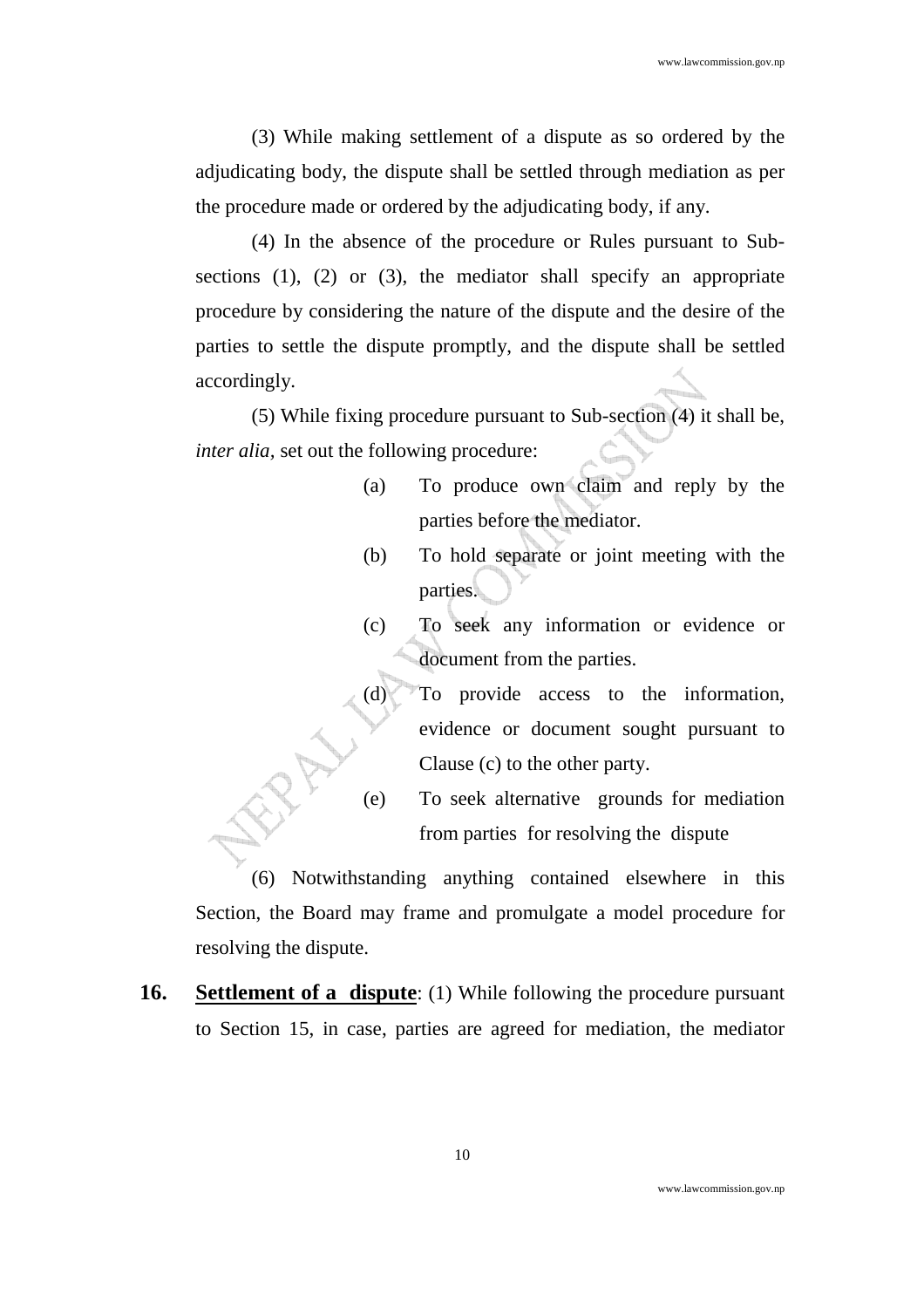shall prepare the document to that effect and cause to put signature of the parties in such document along with his/her signature.

(2) A copy of the document as referred in to Sub-section (1) shall be provided to each party.

(3) It shall be deemed to have been settled a dispute after the preparation of document as referred to in Sub-section (1).

(4) In case, parties are agreed for mediation in the dispute pursuant to Sub-section (3) or (4) of Section 3, the mediator shall produce the concerned parties along with the document of mediation before the adjudicating body.

(5) Upon the receipt of the document of mediation pursuant to Sub-section (3), the adjudicating body shall give effect to the mediation pursuant to the prevailing law.

(6) Notwithstanding anything contained in the prevailing law, no fee shall be charged while making mediation pursuant to Sub-section (5).

(7) Notwithstanding anything contained in the prevailing law, while making mediation where a quasi-judicial body has imposed imprisonment or a fine or both, the concerned competent court may issue an order to remit or reduce such imprisonment or fine as per necessity.

- **17. The proceedings of mediation to be terminated**: The proceeding of mediation shall be terminated in the following circumstances;
	- (a) If parties do not agree for mediation while following the procedure of mediation pursuant to Section 15.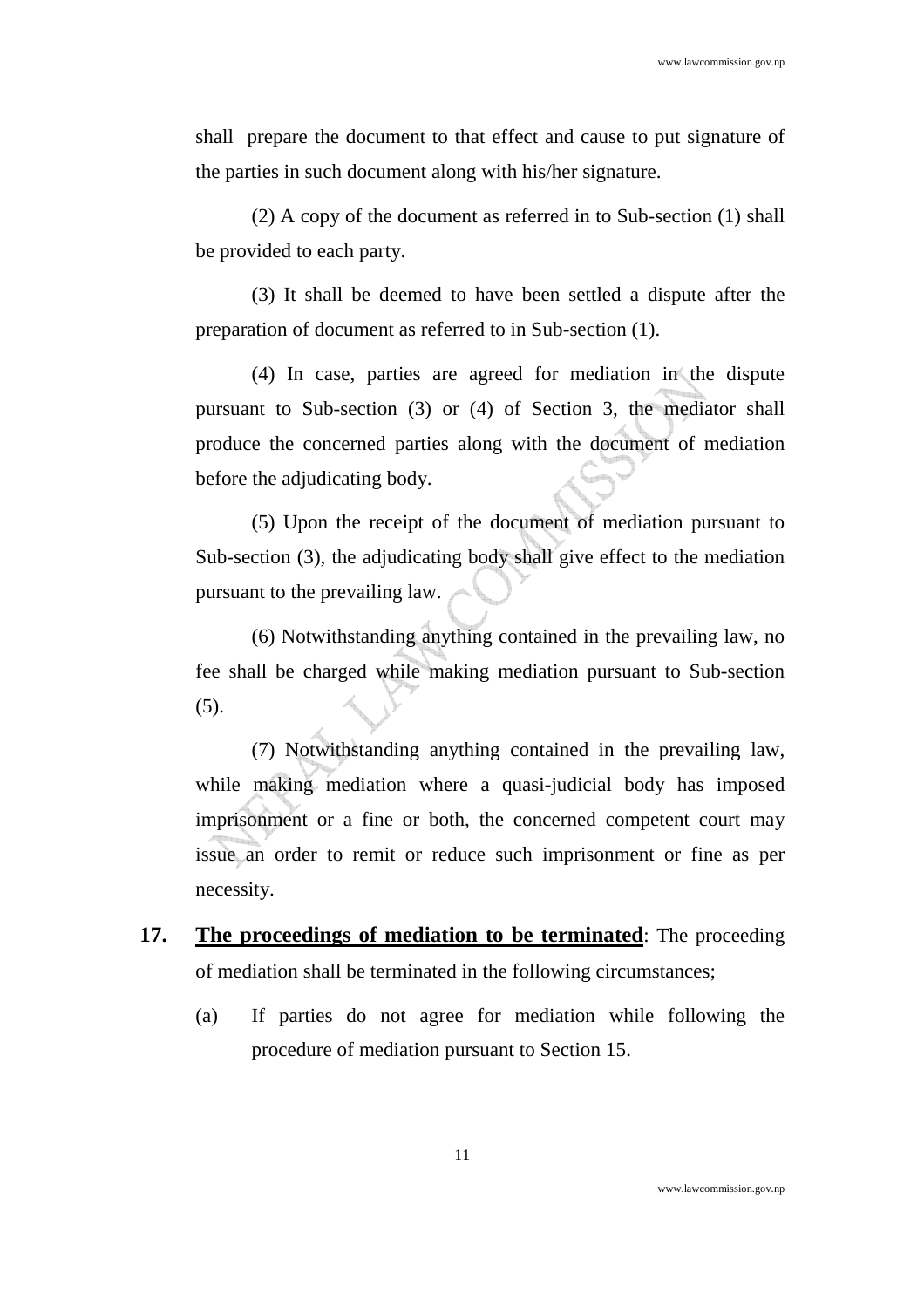- (b) If parties do not appear before the mediator on such date specified by the mediator.
- (c) If the proceeding of mediation fails to move ahead due to the absence of a party on such date as specified by the mediator for holding meeting between the parties.
- (d) If the parties agree with the term and conditions of mediation and the document of mediation is prepared.
- **18. Report to be submitted** : (1) A mediator appointed pursuant to Subsection (3) or (4) of Section 3 shall submit a report to the adjudicating body within Seven days in the conditions mentioned in Clauses (a), (b) or (c) of Section 17.

(2) Upon the receipt of the report pursuant to Sub-section (1), the adjudicating body shall hear and dispose of such case pursuant to law.

(3) Where a time frame is specified for mediation and the document of mediation is not produced within Ten days from the expiry of such specified date pursuant to Sub-section (1) of Section 16 or the report pursuant to Sub-section (1) is not submitted, the adjudicating body shall hear and dispose of such case pursuant to law.

**19. Restriction to hear a dispute**: A person who has rendered mediation service in a dispute pursuant to this Act, shall not be eligible to work as a lawyer, arbitrator or judge in the same case.

#### **Chapter-4**

# **Provision Related to Certificate of Mediator and Regulation thereof**

**20. Application to be submitted for certificate**: (1) A person, who intends to work as a mediator for the purpose as referred to in Sub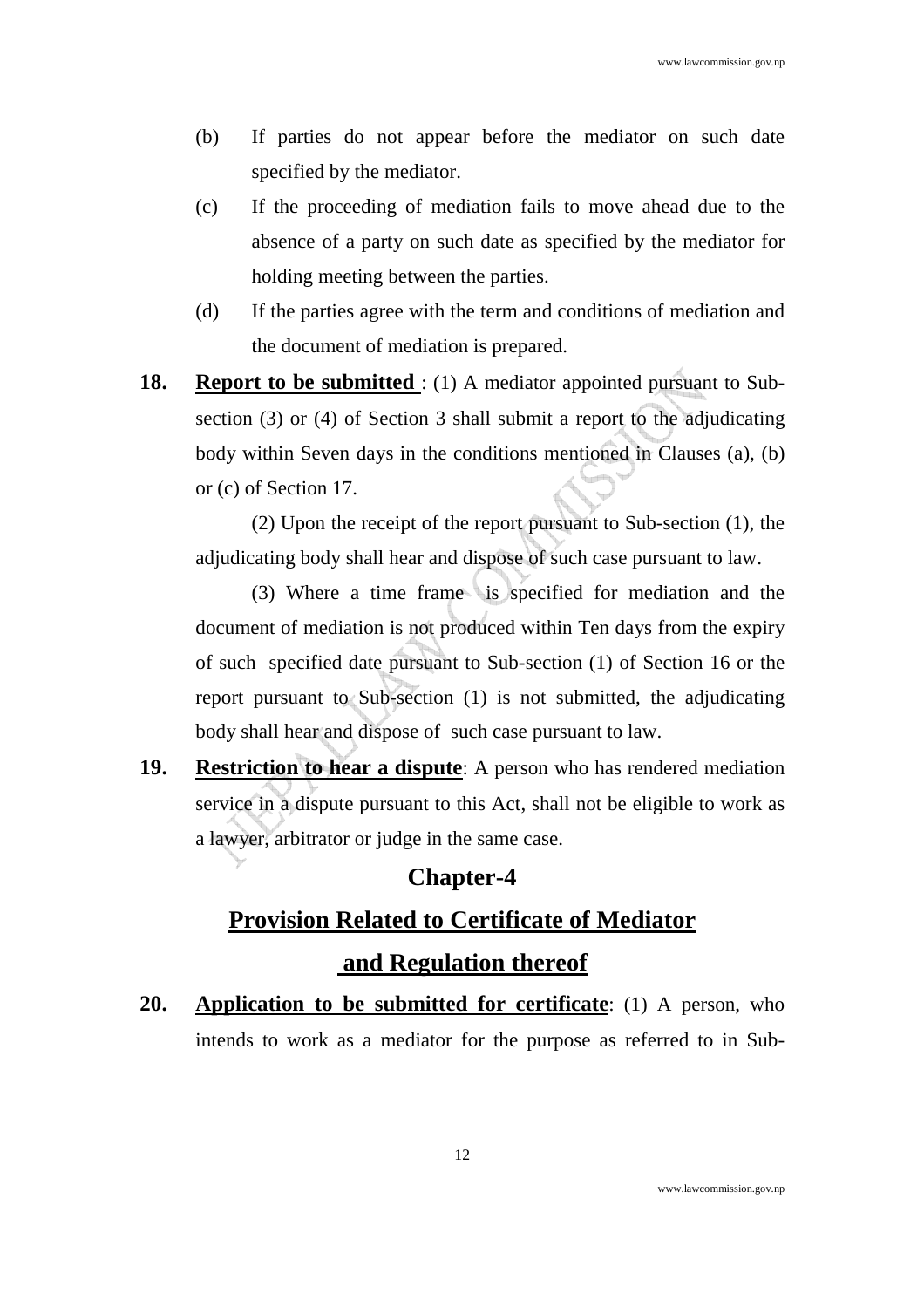section (4) of Section 3 or Sub-section (2) of Section 9, shall make an application to the Board in such format as prescribed.

(2) While making an application to the Board pursuant to Subsection (1), the applicant shall submit his/her copy of his/her citizenship certificate and the documents which show that he/she meets the requirement to be a mediator.

**21. Provision related to certificate:** (1) Upon making an inquiry in to the application submitted pursuant to Section 20, in case, the Board is satisfied to issue a certificate, the Board shall issue the certificate of mediation in such format as prescribed.

(2) The certificate issued pursuant to Sub-section (1) shall be valid for a period of Three years and such certificate may be renewed as prescribed.

(3) In case, a person to whom mediation certificate was awarded does not meet required qualification as mentioned in Section 22 to be a mediator, or such person commits fraud or forgery while discharging his/her duty as a mediator, the Board shall cancel the certificate of such mediator by fulfilling the prescribed procedure.

(4) Certificates issued pursuant to prevailing law before the commencement of this Act, shall be deemed to have issued pursuant to this Act.

- **22. Qualification of mediator**: (1) The following person shall be eligible to be a mediator;-
	- (a) A Nepali citizen,
	- (b) Attained Twenty Five years of age,
	- (c) Completed at least a Bachelor Degree from a recognized academic institution,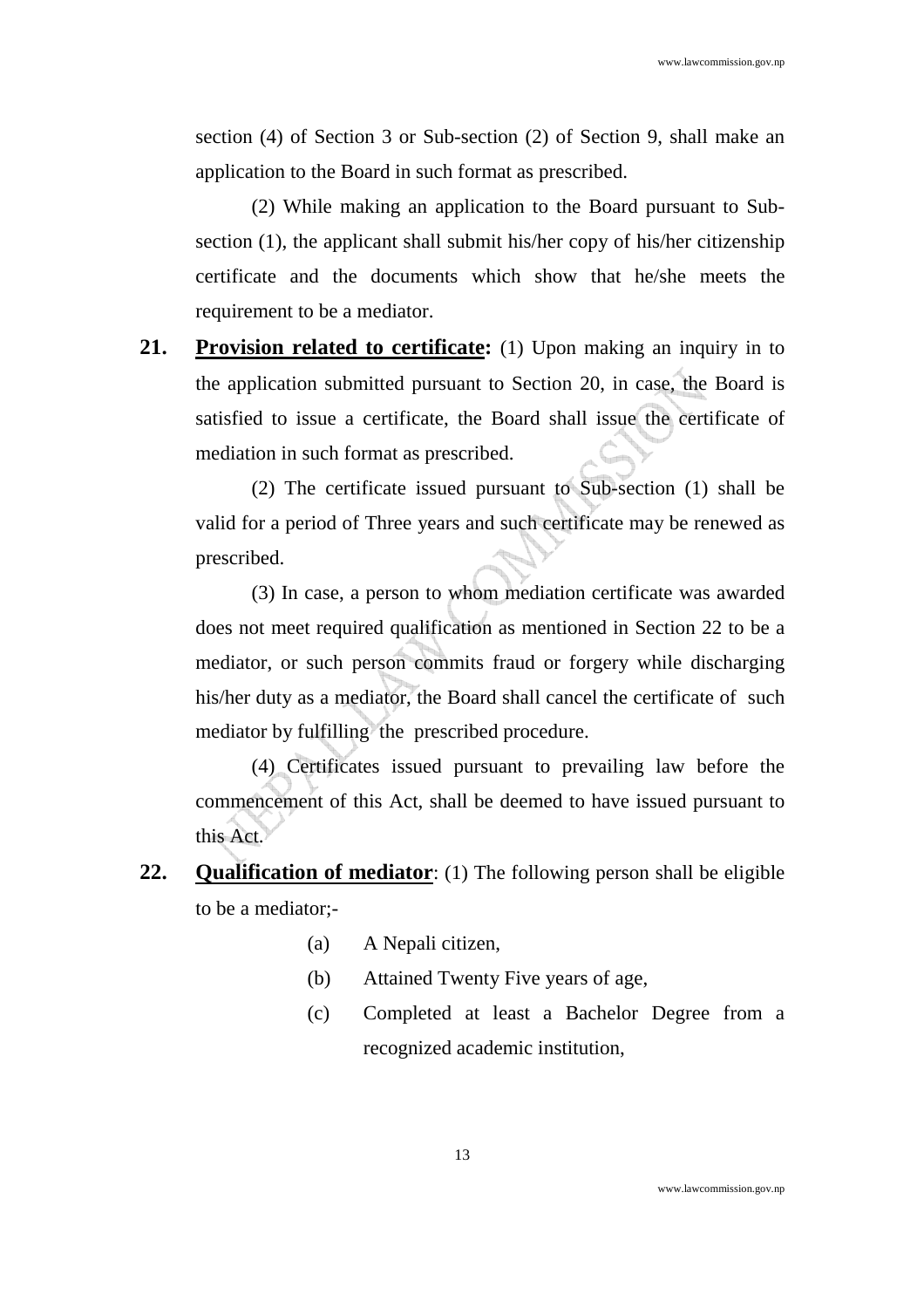- (d) Completed a mediation training for a period as prescribed,
- (e) Having sound mind,
- (f) Not convicted by a court in a criminal charge involving moral turpitude,
- (g) Has not been adjudged bankrupt,
- (h) Not removed from the roster of mediators due to the commission of an act contrary to this Act.

(2) Notwithstanding anything contained in Clauses (b), (c) and (d) of Sub-section (1), where the parties themselves choose a person as a mediator who is literate and attained Twenty Five years of age shall be eligible to be a mediator for such party despite the fact that such person does not hold a mediation training.

(3) Notwithstanding anything contained in Clause (a) of Subsection (1), while resolving a dispute involving a foreign person or a dispute connected with a contract done with a foreign person, there shall be no bar to appoint a foreign citizen as a mediator.

- **23. Provisions relating to the agency which offers mediation services:** (1) A corporate body which is registered under the prevailing law with an objective to provide mediation service to party under this Act, intends to implement such objective shall make an application to the Board in prescribed format by setting out the following matters:
	- (a) Name and registration number of the corporate body.
	- (b) Name of officials of the corporate body.
	- (c) A copy of mediation procedure or Rules framed by the agency to settle a dispute.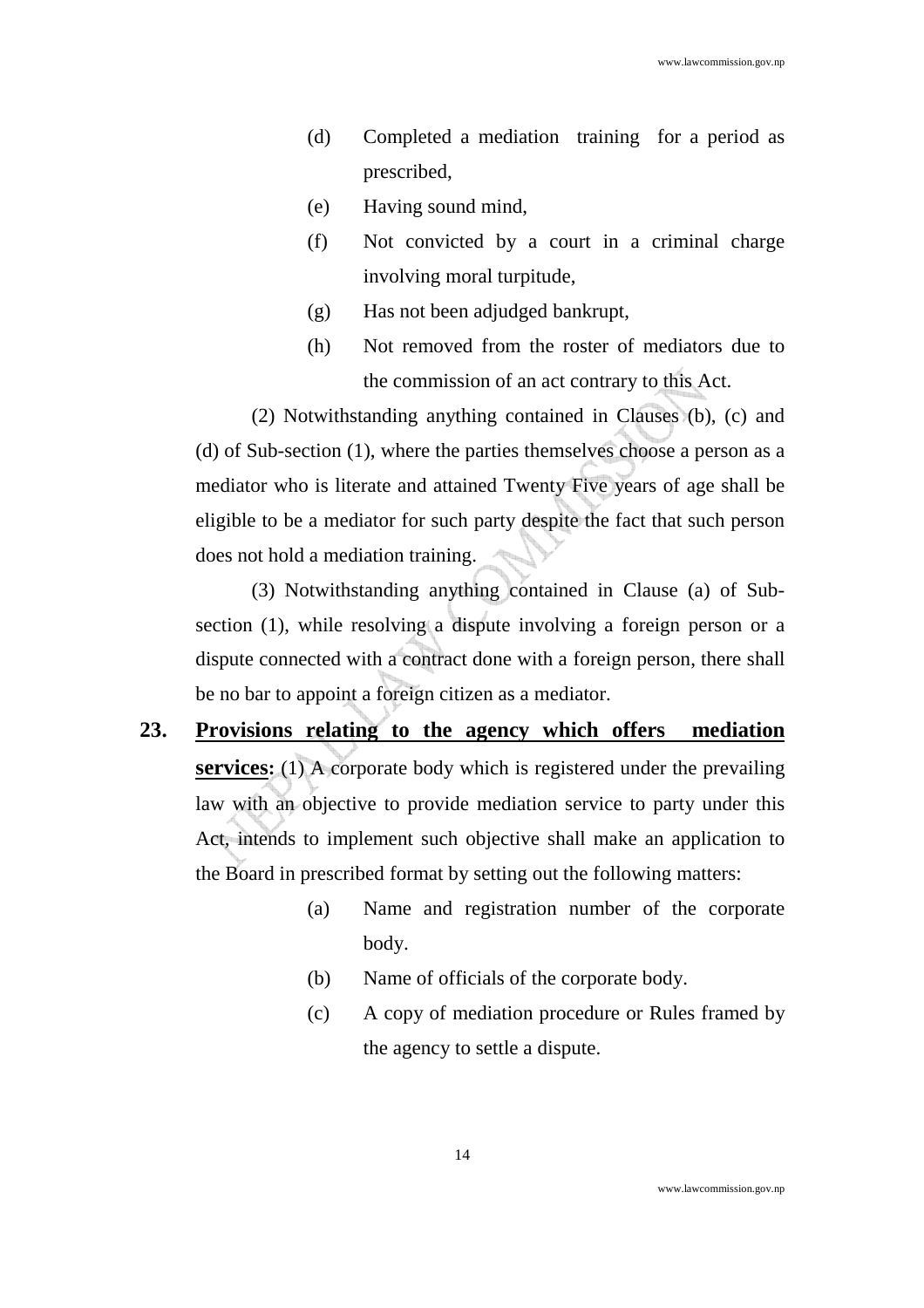(d) The place where the agency intends to provide mediation services to the parties.

(2) Upon making an inquiry into the application and document submitted pursuant to Sub-section (1), if the Board is satisfied that mediation procedure or Rules framed and other details submitted by the applicant are suitable, the Board shall give approval to the applicant to provide mediation service to the party upon collecting fee as prescribed.

**24. Roster of mediators to be maintained**: (1) An agency which has received approval pursuant to Sub-section (2) of Section 23, shall maintain and make public the roster of persons eligible to be a mediator who facilitates for resolving a dispute.

(2) It shall be set out, *inter alia,* the qualification, experience and contact address of the person included in the roster pursuant to Subsection  $(1)$ 

(3) Parties may, subject to mediation procedure or Rules framed by the concerned agency, choose a mediator from the roster maintained pursuant to Sub-section (1).

**25. Mediation procedure or Rules requires approval:** (1) A corporate body established under the prevailing law for rendering mediation service to settle a dispute may frame mediation Rules or procedure.

(2) Mediation procedure or Rules framed pursuant to Sub-section (1) shall come in to force after being approved by the Council.

### **Chapter-5**

#### **Constitution, Functions, Duties and Powers of the Council**

**26. Constitution of the Board**: (1) There shall a Board to be known as the Mediation Board for performing the function of regular reform,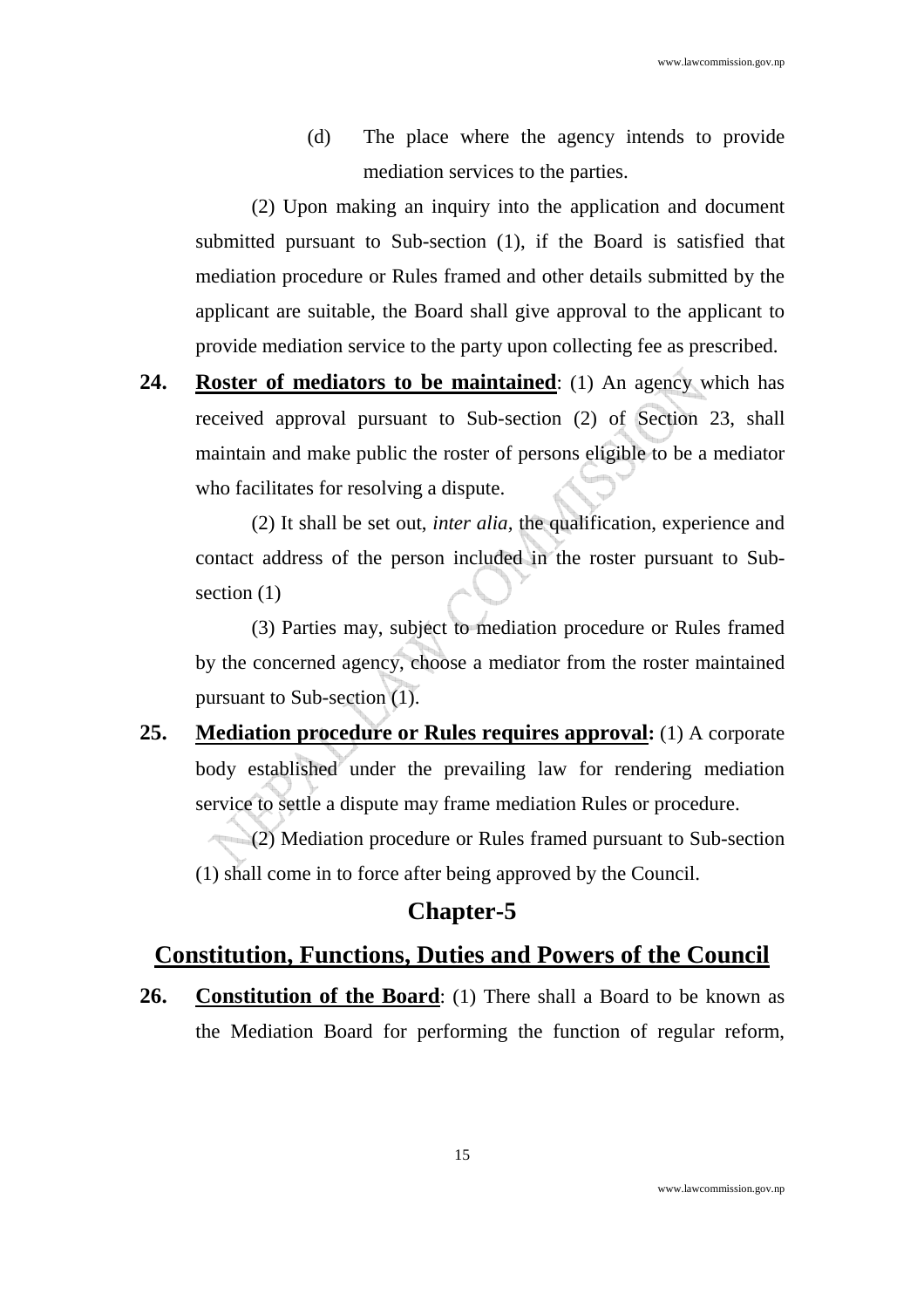modification, regulations and control of the mediation procedure and the Board shall consist of the following members:

|  | (a) | A sitting judge of Supreme   |              |
|--|-----|------------------------------|--------------|
|  |     | Court designated by the      |              |
|  |     | Chief of Justice on<br>the   |              |
|  |     | recommendation of the        |              |
|  |     | Judicial Council             | -Chairperson |
|  | (b) | Secretary, Ministry of Law   |              |
|  |     | and Justice                  | -Member      |
|  | (c) | Ministry<br>of<br>Secretary, |              |
|  |     | <b>Local Development</b>     | -Member      |
|  | (d) | Deputy Attorney General,     |              |
|  |     | Office of the Attorney       |              |
|  |     | General                      | -Member      |
|  | (e) | General Secretary, Nepal     |              |
|  |     | <b>Bar Association</b>       | -Member      |
|  | (f) | A person designated by the   |              |
|  |     | Board<br>from among the      |              |
|  |     | representative               |              |
|  |     | organizations working in     |              |
|  |     | the field of industry and    |              |
|  |     | commerce                     | -Member      |
|  | (g) | Two Women designated by      |              |
|  |     | the Board from among the     |              |
|  |     | working<br>women<br>as<br>a  |              |
|  |     | mediator<br>the<br><b>or</b> |              |
|  |     | representatives of<br>the    |              |
|  |     | involved<br>agency<br>in     |              |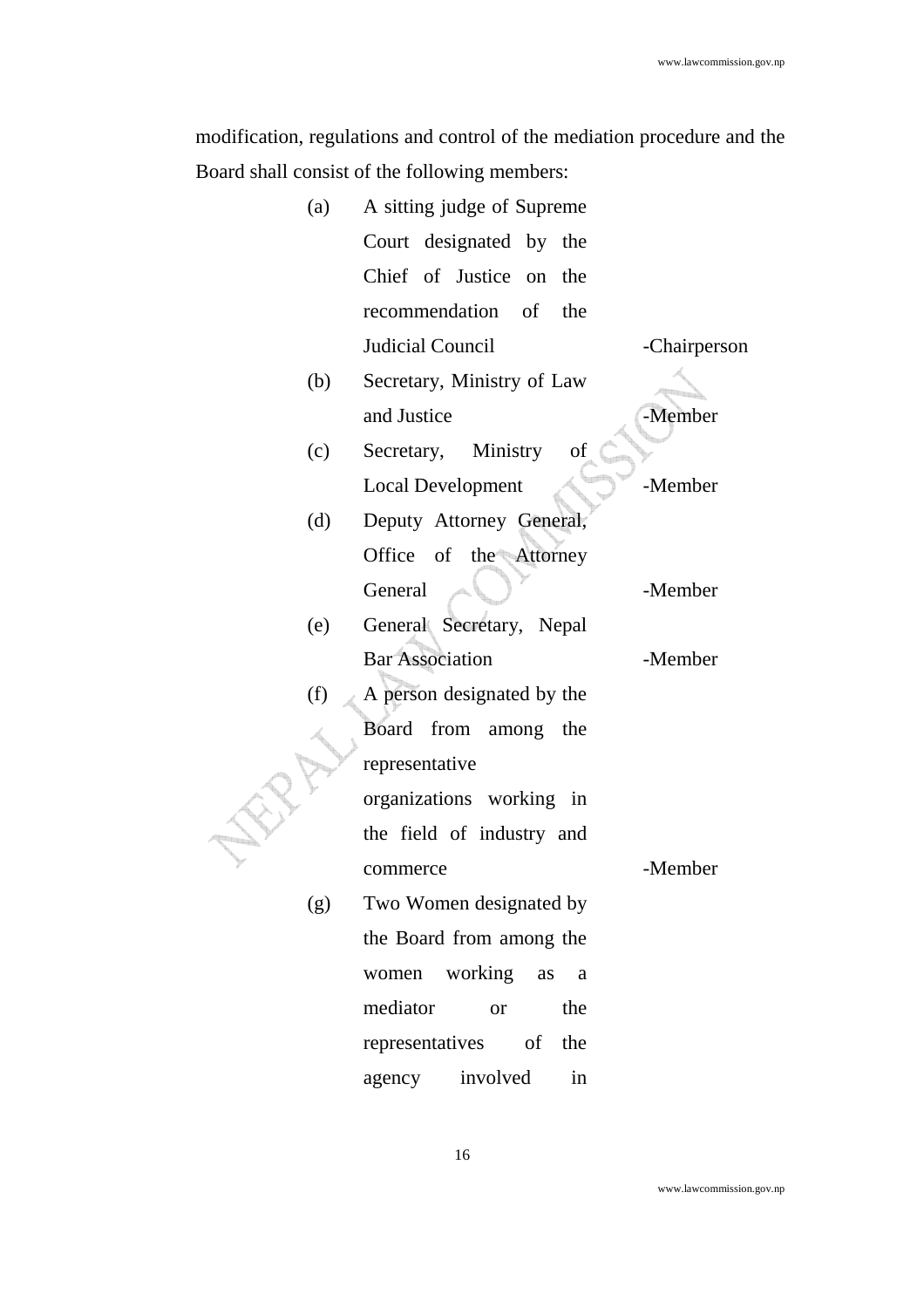|     | mediation or working in     |                   |
|-----|-----------------------------|-------------------|
|     | the field of mediation      | -Member           |
| (h) | Two persons with at least a |                   |
|     | woman designated by the     |                   |
|     | Board from among the        |                   |
|     | representatives of social   |                   |
|     | workers and civil society   | -Member           |
| (i) | Registrar, Supreme Court    | -Member-secretary |

- **27. Functions, duties and powers of the board**: Save as provided elsewhere in this Act, the board shall have the following function, duties and powers;
	- (a) To conduct or cause to conduct various porgramms which promote mediation to settle dispute.
	- (b) To provide suggestion to the Government of Nepal for simplification of mediation procedure and for making reform in prevailing law for wide use of such procedure.
	- (c) To approve the curricula of the training to be given to the mediators and to specify the agency which conducts such training.
	- (d) To monitor and evaluate the institutional capacity of the agency which provides mediation service and the quality of training.
	- (e) To cause to conduct training and interaction programme for the enhancement of the expertise of the mediators.
	- (f) To prepare the framework of permanent structure in local level for community based mediation and to recommend the Government of Nepal for its implementation.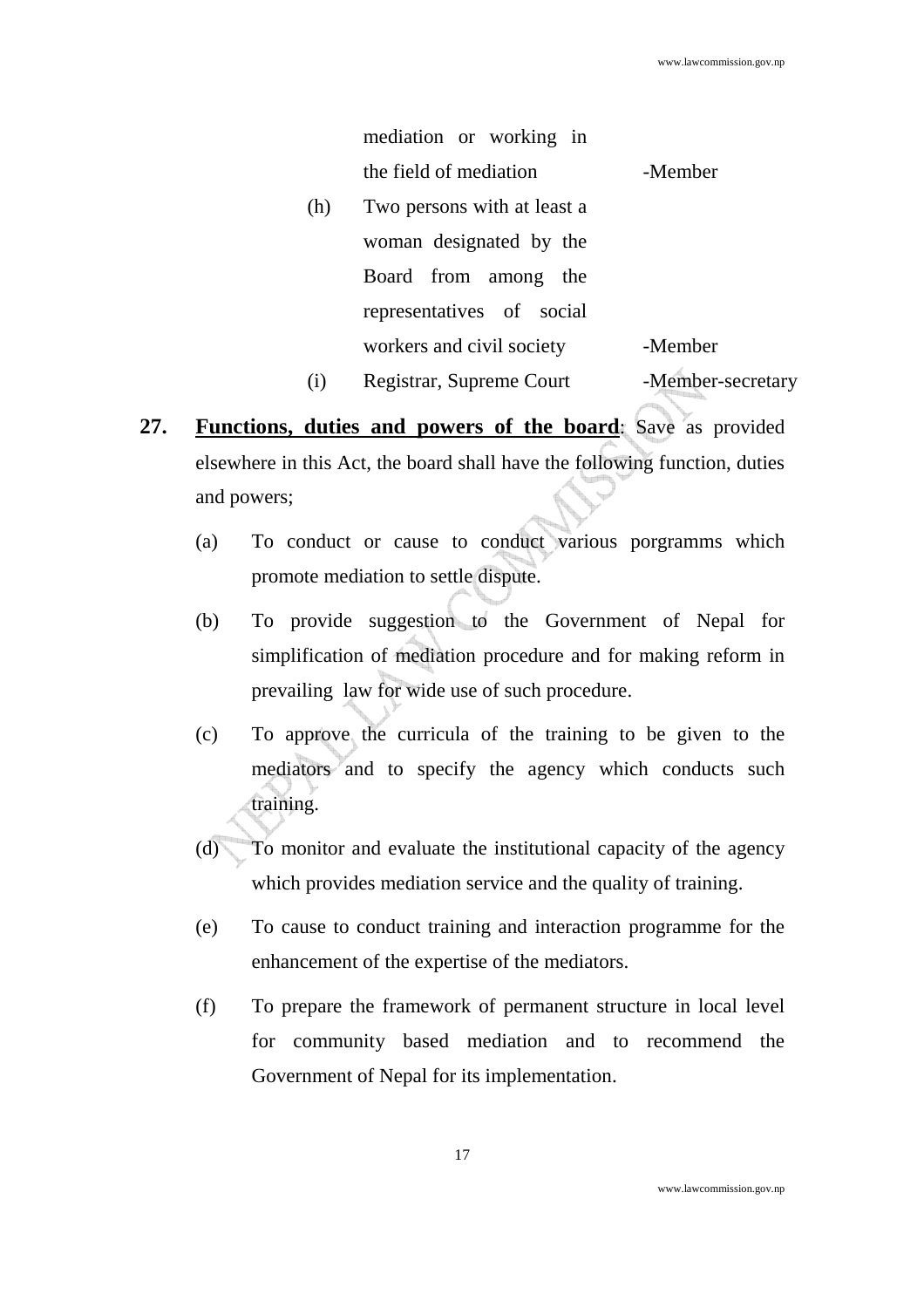- (g) To monitor or cause to monitor the act and activity of a mediator.
- (h) To cause to inquiry into the matter whether the mediator has abided by the code of conduct or not and to take action where the code of conduct is violated.
- (i) To perform any other act related to mediation.
- **28. Procedure relating to meeting**: (1) The meeting of the board shall be held at such date, time and place as designated by its Chairperson.

(2) The presence of more than fifty percent of the total number of the members of the board shall make quorum for holding a meeting of the board.

(3) The meeting shall be presided over by the chairperson of the board and in his/her absence a meeting shall be presided over by a member selected by the members from among themselves.

(4) The opinion of the majority of the members shall prevail over the meeting and in case of a tie the person who chairs the meeting shall give his/her casting vote.

(5) The member-secretary shall authenticate the decisions of the board.

(6) The other procedures relating to the meeting of the board shall be as determined by the board itself.

**29. Mediation monitoring committee**: These shall be a mediation monitoring committee as prescribed to monitor the act and activity relating to mediation at local level.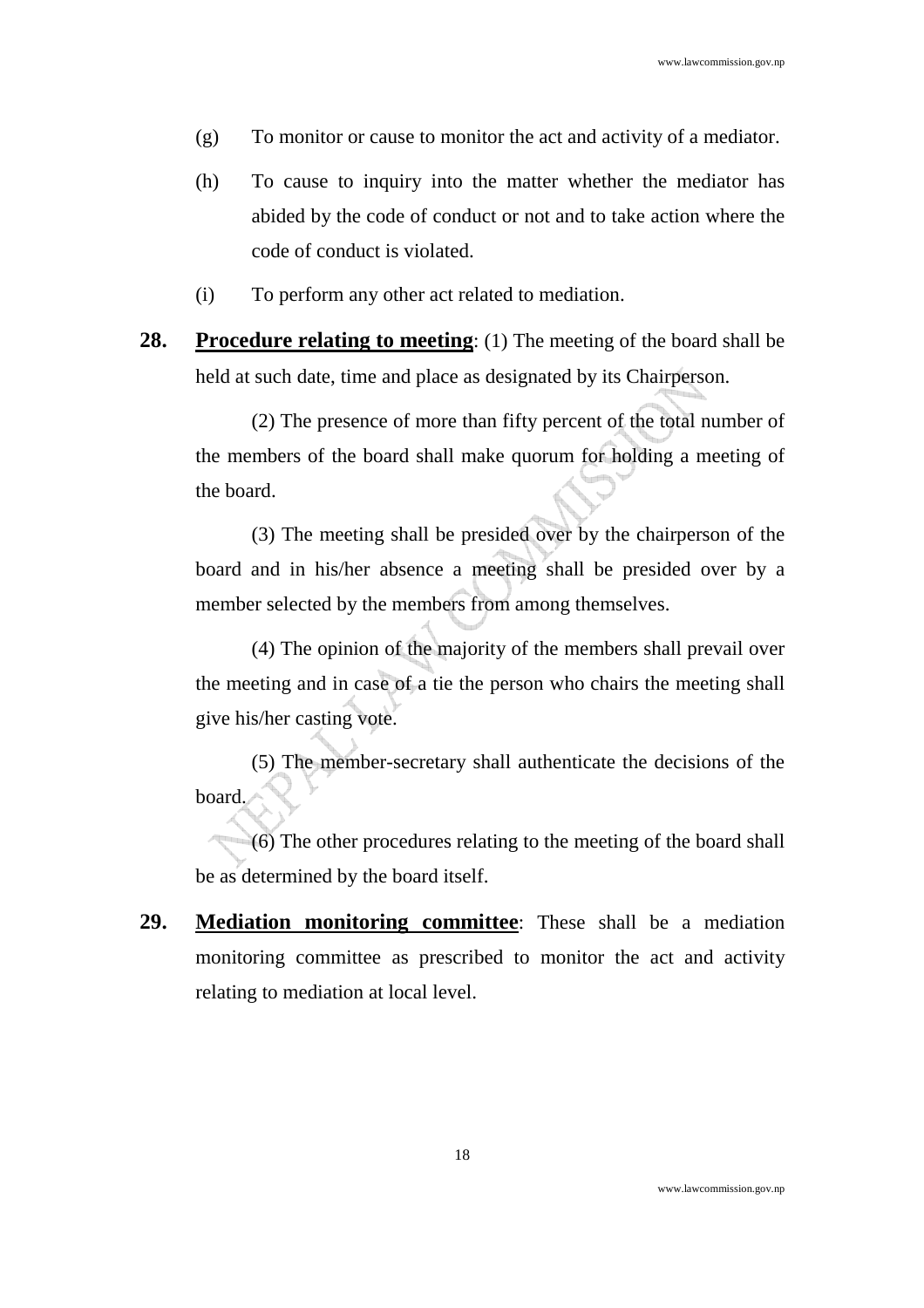**30. Mediation Fund**: (1) There shall be a mediation fund under the board to perform necessary work for conducting mediation activities in an efficient manner.

(2) The following money shall be deposited in the fund pursuant to Sub-section (1);

- (a) Money obtained from the Government of Nepal.
- (b) Money obtained from foreign government, national or foreign person or organization.
- (c) Money collected by the Council while giving approval to the agencies which provide mediation service.
- (d) Money obtained from other source.

(3) Before accepting money as referred to in Clause (b) of Sub-section (2) from a foreign Government, person or organization, the board shall take approval from the Government of Nepal.

(4) The money obtained pursuant to Sub-section (2) shall be deposited in an account of a commercial bank.

(5) The operation of account opened pursuant to Sub-section (4) shall be conducted by the chief of the secretariat of the board and an employee designated by the board.

- **31. Use of Fund**: The money deposited in the fund pursuant to Section 30 shall be used for the following purposes.
	- (a) To implement the decision made by the board.
	- (b) To run the secretariat of the board.
	- (c) To reform, modify and simplify the mediation procedure.
	- (d) To conduct mediation training and seminar.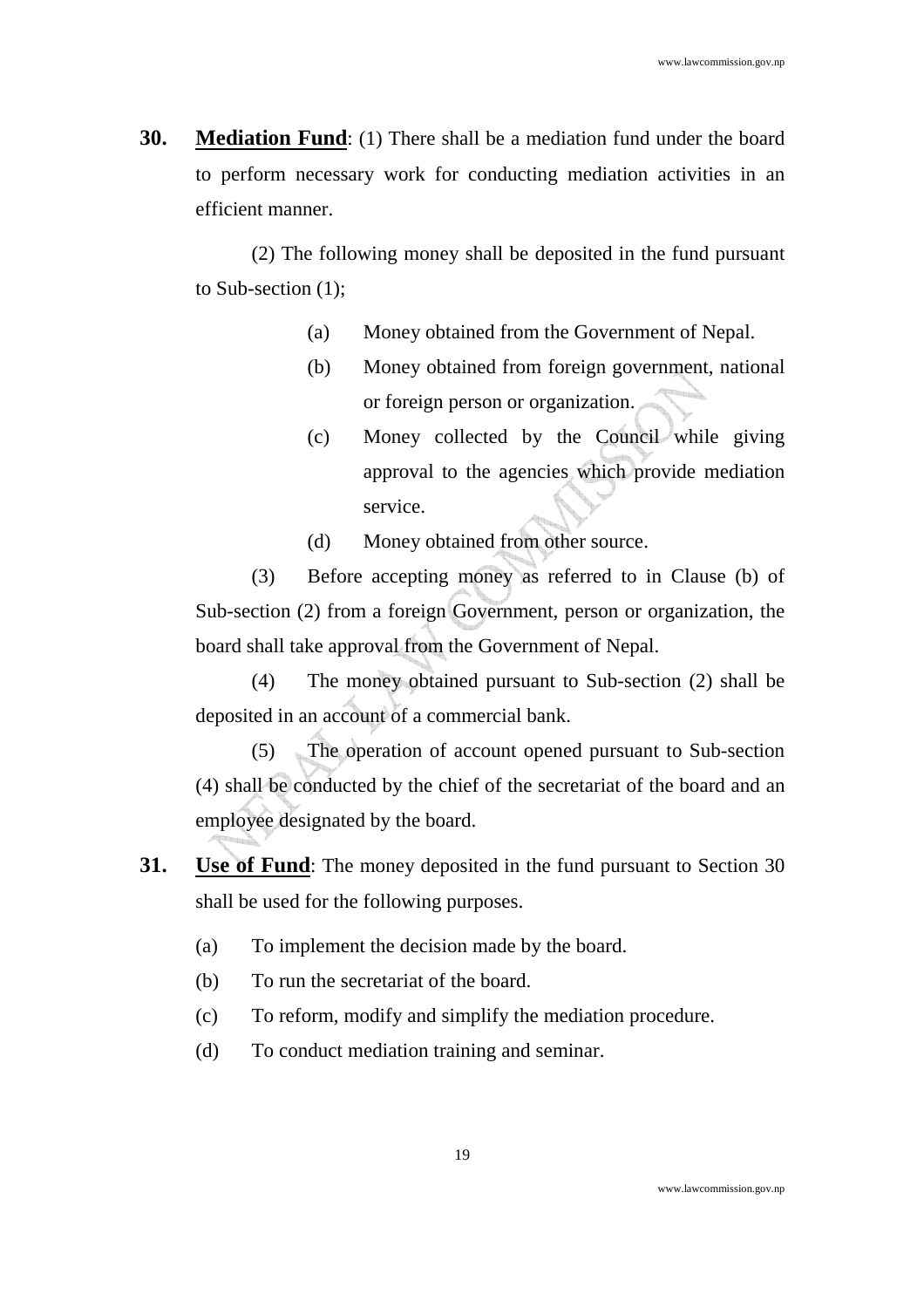**32. Account and audit**: (1) The account of the board shall be maintained in a format followed by the Government of Nepal.

(2) The board shall cause to audit the account of the board as per prevailing law.

(3) The final audit of the board shall be done by the Auditor-General.

## **Chapter- 6**

# **Provisions Relating to community mediation**

**33. Community based dispute settlement**: (1) Any dispute which may be settled through mediation pursuant to this Act, may be settled even by community based mediation.

(2) The concerned community may, in order to facilitate to settle a dispute pursuant to Sub-section 1, prepare a panel of mediators after or before arisen of a dispute.

(3) The following person may be included in the panel prepared pursuant to Sub-section (2);

- (a) Respected persons in local community.
- (b) Persons designated by community organization working at local level.
	- (c) Local social worker.
	- (d) Teacher or professor working in local school or college.

(4) While making panel pursuant to Sub-section (3) the representative of women shall be insured in a suitable number as per necessity.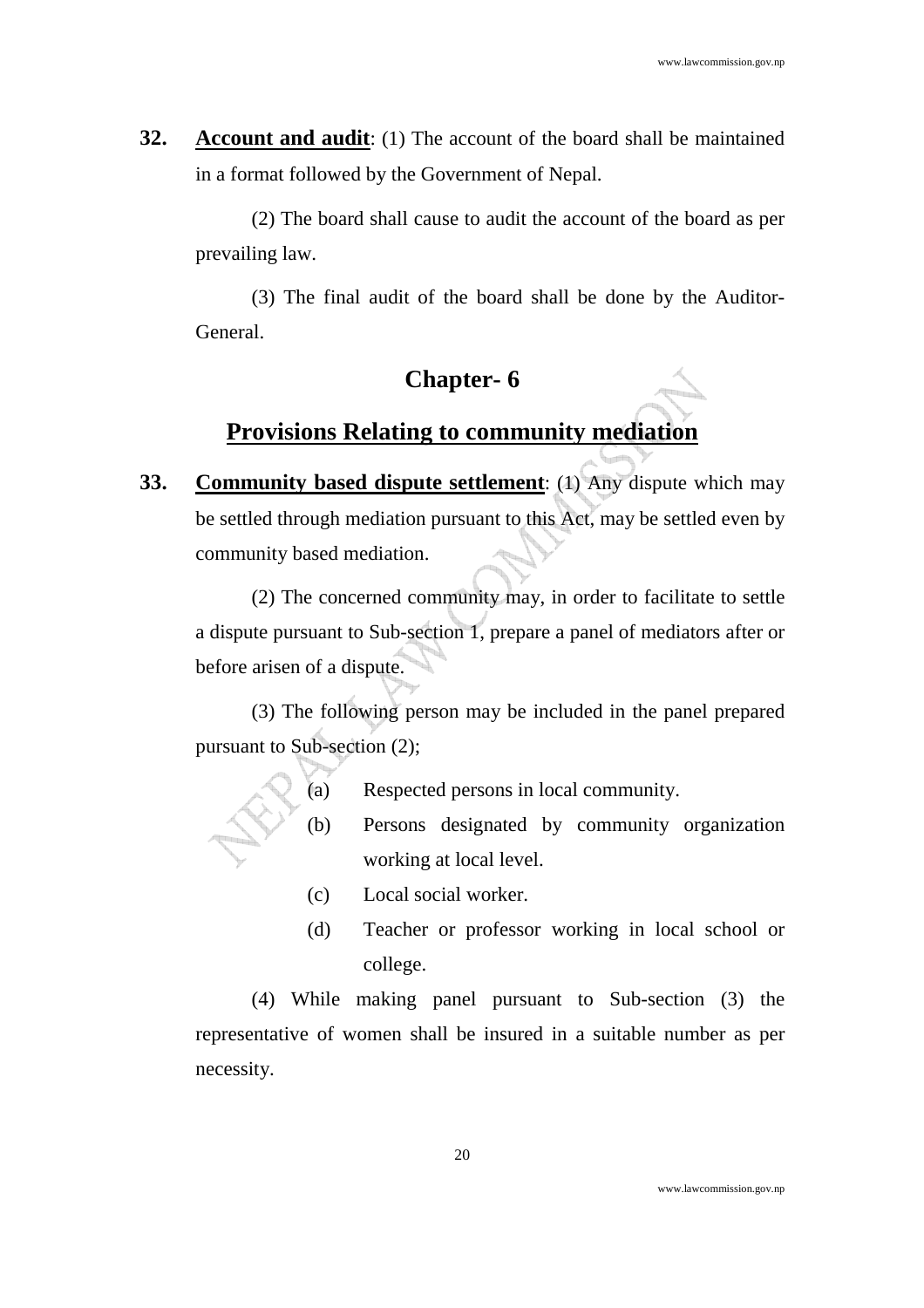**34. Community mediation**: (1) There shall be mediators as may be required to facilitate for resolving disputes through community based mediation.

(2) The mediators as referred to in Sub-section (1) shall provide assistance to parties for resolving disputes.

(3) While providing assistance to parties pursuant to Sub-section (2), mediator shall motivate parties to reach to a consensus, to conclude an agreement which is acceptable for the both parties and not to take the settlement of disputes done through community based mediation as a win or loss.

(4) Non-governmental organization working at local level may provide technical and other assistance, as may be required, to community based mediator for resolving disputes.

(5) Meeting of the concerned community members shall frame necessary procedure for the purpose of resolving dispute through community based mediation.

(6) The result of the settlement of dispute done through mediation may be recorded in writing in the local body.

(7) Other provisions relating to the settlement of disputes done through community based mediation shall be as prescribed.

**35. Training and other technical service to be provided**: (1) The concerned District Development Committee, Village Development Committee and Municipality may provide necessary technical service to community based mediator to settle dispute through community based mediation.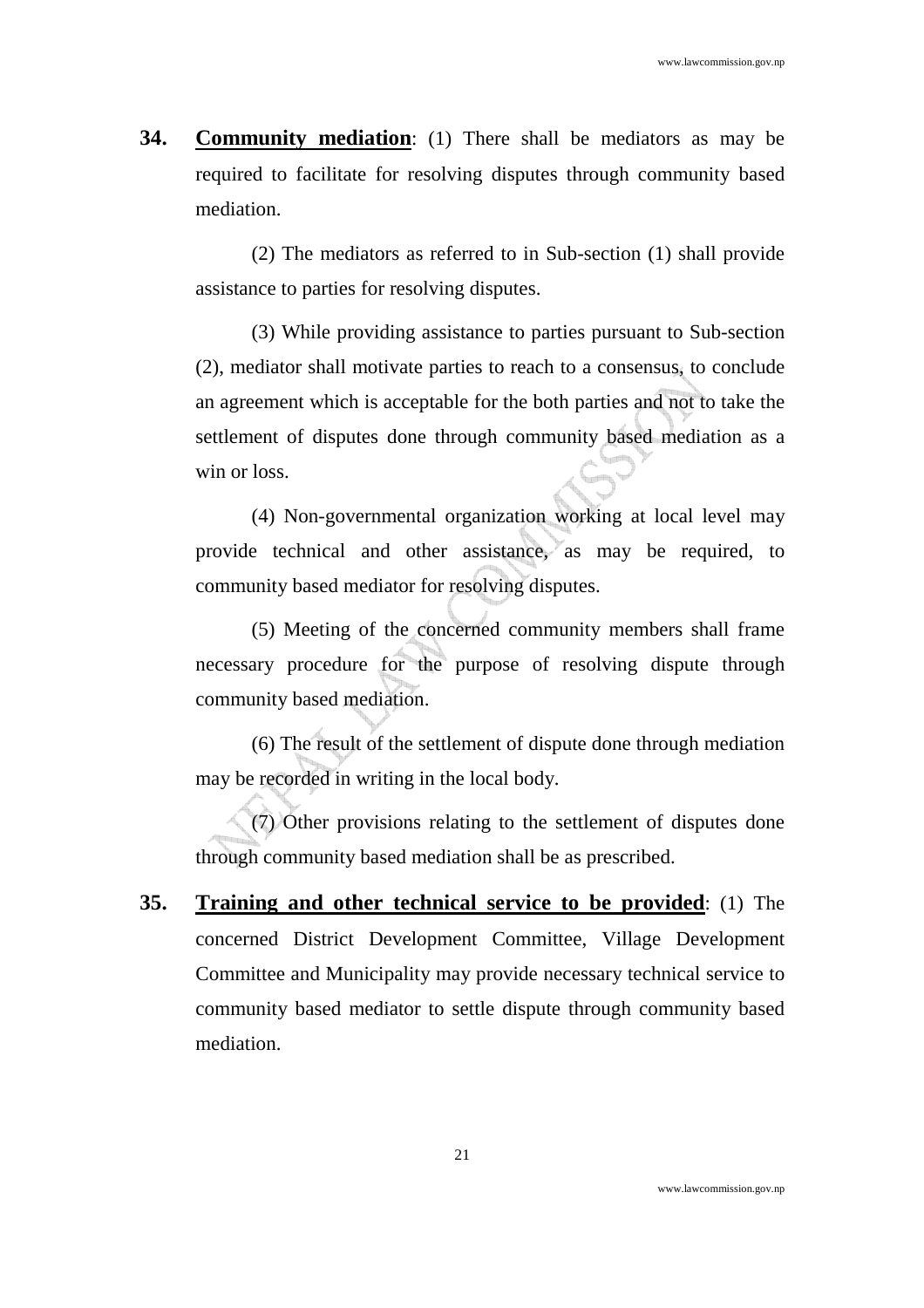(2) The Government of Nepal may mobilize national or local level nongovernmental or community based organization as per necessity to develop the expertise of community based mediator and to provide essential training for such mediators.

### **Chapter -7**

#### **Miscellaneous**

- **36. Duty of the parties:** It shall be the duty of party to appear before the adjudicating body or mediators, as the case may be, on such date, place and time specified by the adjudicating body or mediator, as the case may be, and to take part in the proceedings of mediation.
- **37. The process of mediation to be confidential**: Except as otherwise provided by the parties or the prevailing law, all process relating to mediation shall remain confidential.
- **38. Inadmissibility of evidence**: Notwithstanding anything contained in the prevailing law, any views expressed by a party in the course of mediation proceedings shall not be accepted as an evidence in a case in which such party stands as plaintiff or defendant.
- **39. Result of mediation to be mandatory**: In case, a dispute is settled through mediation pursuant to this Act, the result thereof shall be mandatory for the parties and the concerned parties shall execute mediation.
- **40. Execution of mediation** : (1) Notwithstanding anything contained in the prevailing law, the concerned party shall execute the mediation which took place in regard to a dispute pursuant to Sub-section (3) or (4) of Section 3 within thirty five days from the date of mediation.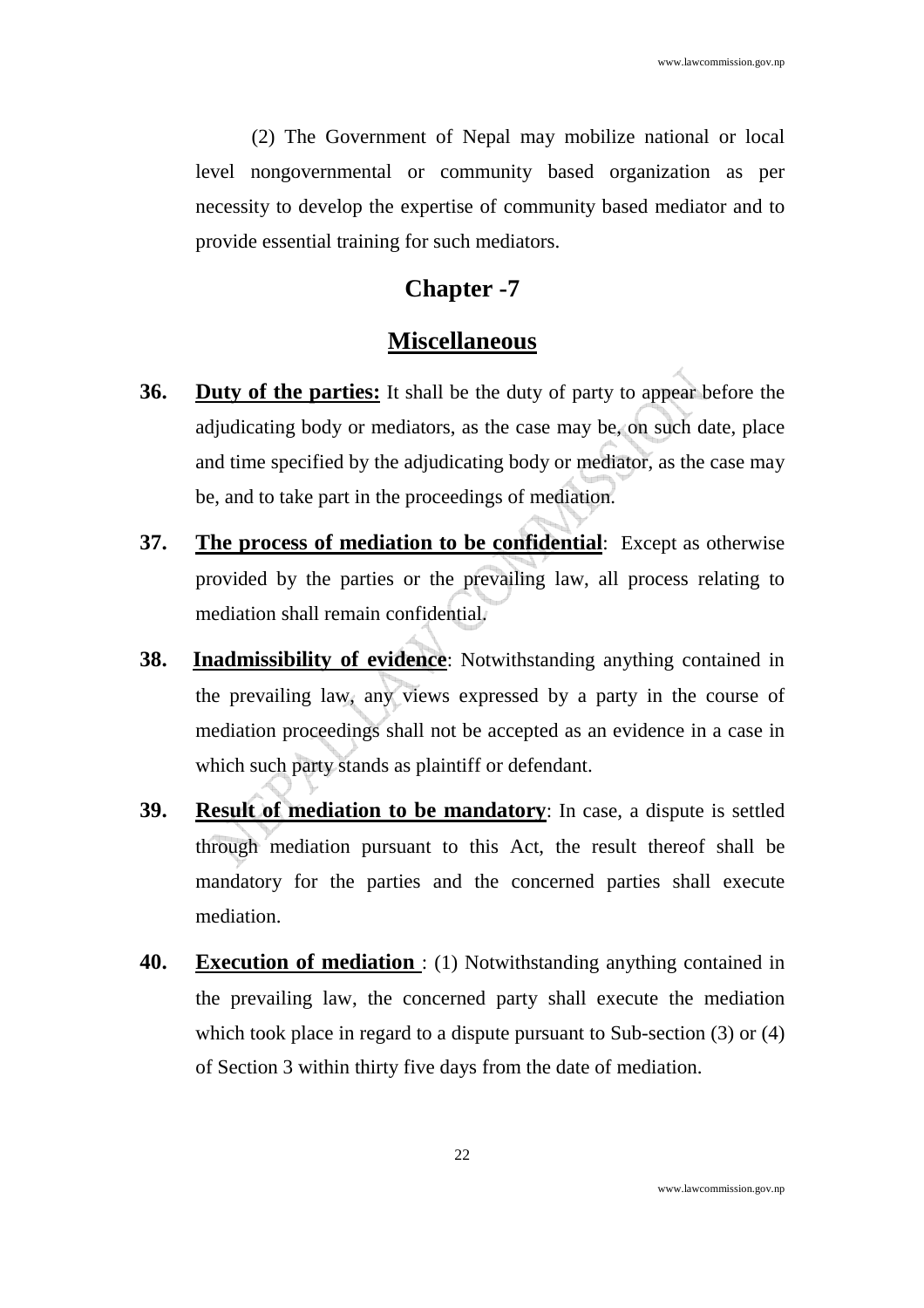(2) In case, the concerned party does not implement the mediation within the date as referred to in Sub-section (1), the concerned affected party many submit an application to the body concerned with the matter of mediation for the implementation of such mediation.

(3) Upon receipt of the application pursuant to Sub-section (2), such body shall implement such mediation as per the prevailing law.

**41. A Role of facilitator to be played:** (1) A mediator shall, while resolving dispute, assist parties in an independent and impartial manner to resolve dispute in a friendly manner.

(2) While providing assistance pursuant to Sub-section (1) a mediator shall be guided by integrity, objectivity, fair treatment and the principles of justice by considering the rights and obligation of parties, commercial practices and usage if it is a commercial type of dispute as well as custom, practice and recognized values adopted by the community if a dispute is to be resolved through the community based mediation.

(3) While providing assistance to settle dispute pursuant to this Act, a mediator shall not play the role of a judge, arbitrator or legal advisor rather the mediator shall play only the role of facilitator.

**42. Information not to be disclosed by mediator**: A mediator shall not disclose any information given by the party or any substance or fact known to him/her in the course of mediation proceeding which causes adverse impact on the interest of party.